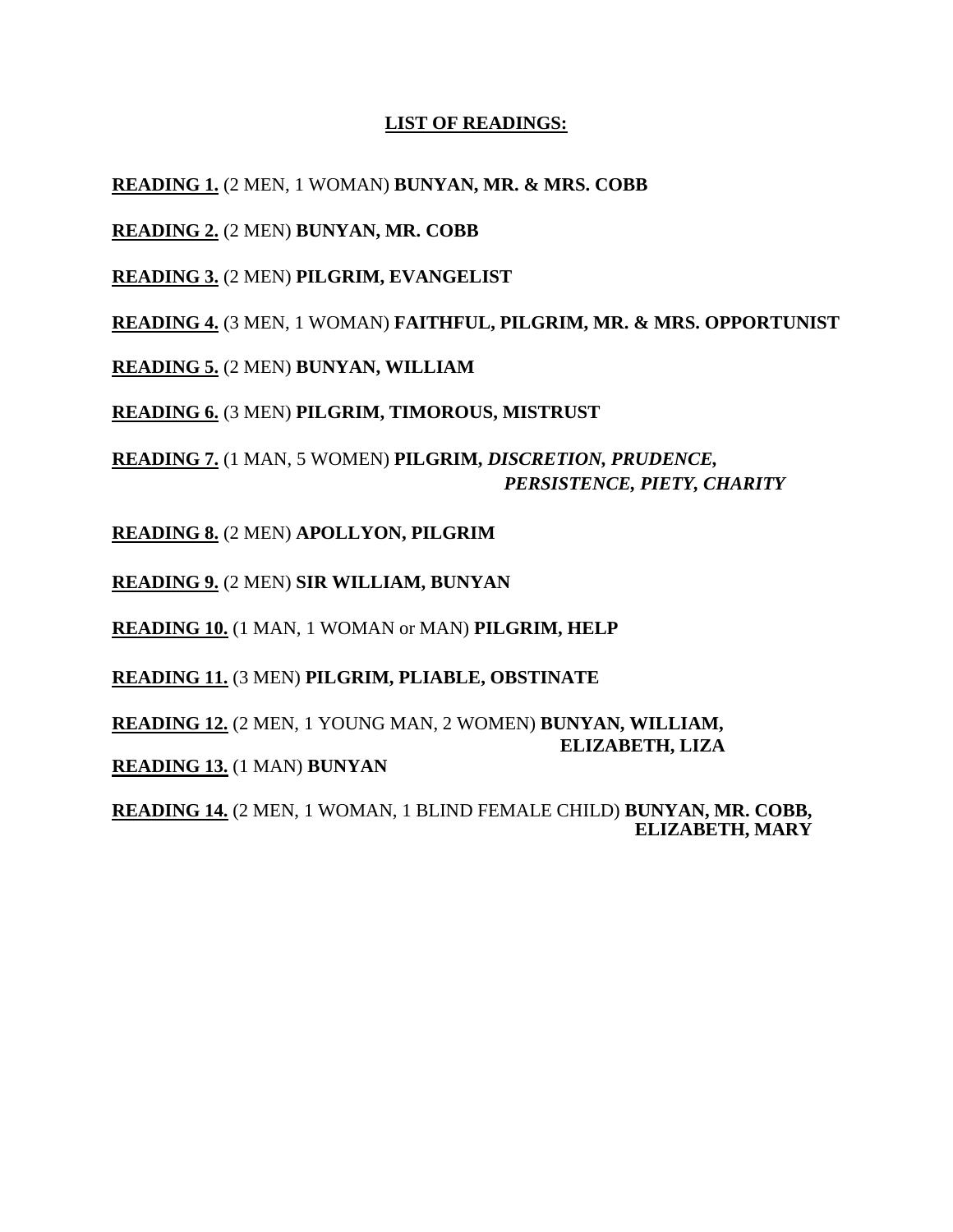## **READING 1.** (2 MEN, 1 WOMAN) **BUNYAN, MR. & MRS. COBB**

- **BUNYAN**: *(finishes hammering)* Done.
- **MRS. COBB:** Fine work, Master Bunyan.
- **BUNYAN:** You can be back to making your stew, Mrs. Cobb. *(He hands the repaired stewpot to her and begins to pack up his tools and anvil).*
- **MRS. COBB:** Quite the stew is being made about you, John Bunyan.
- **MR. COBB:** It's now forbidden to preach unless you are ordained by the Church of England.
- **BUNYAN**: By what law?
- **MR. COBB:** Charles the Second has reinstated the Act of Uniformity.
- **BUNYAN**: Cromwell and Parliament buried that law years ago!
- **MR COBB:** Ah, now it is Cromwell and Parliament who are buried and the new King Charles we contend with. Stick to your calling *(with some degree of condescension he gives Bunyan a coin for his work)…*that of a tinker.
- **BUNYAN:** Didn't we fight a war to gain our freedoms?...
- **MR. COBB:** …Brother Bunyan, are we not on the same road as you? Is your position any better than ours?
- **BUNYAN**: We meet at Samsell tonight. Join us!
- **MRS. COBB:** We don't fancy the idea of jail! We know when to show our piety.
- **MR. COBB:** It does not serve us well to do so at this time.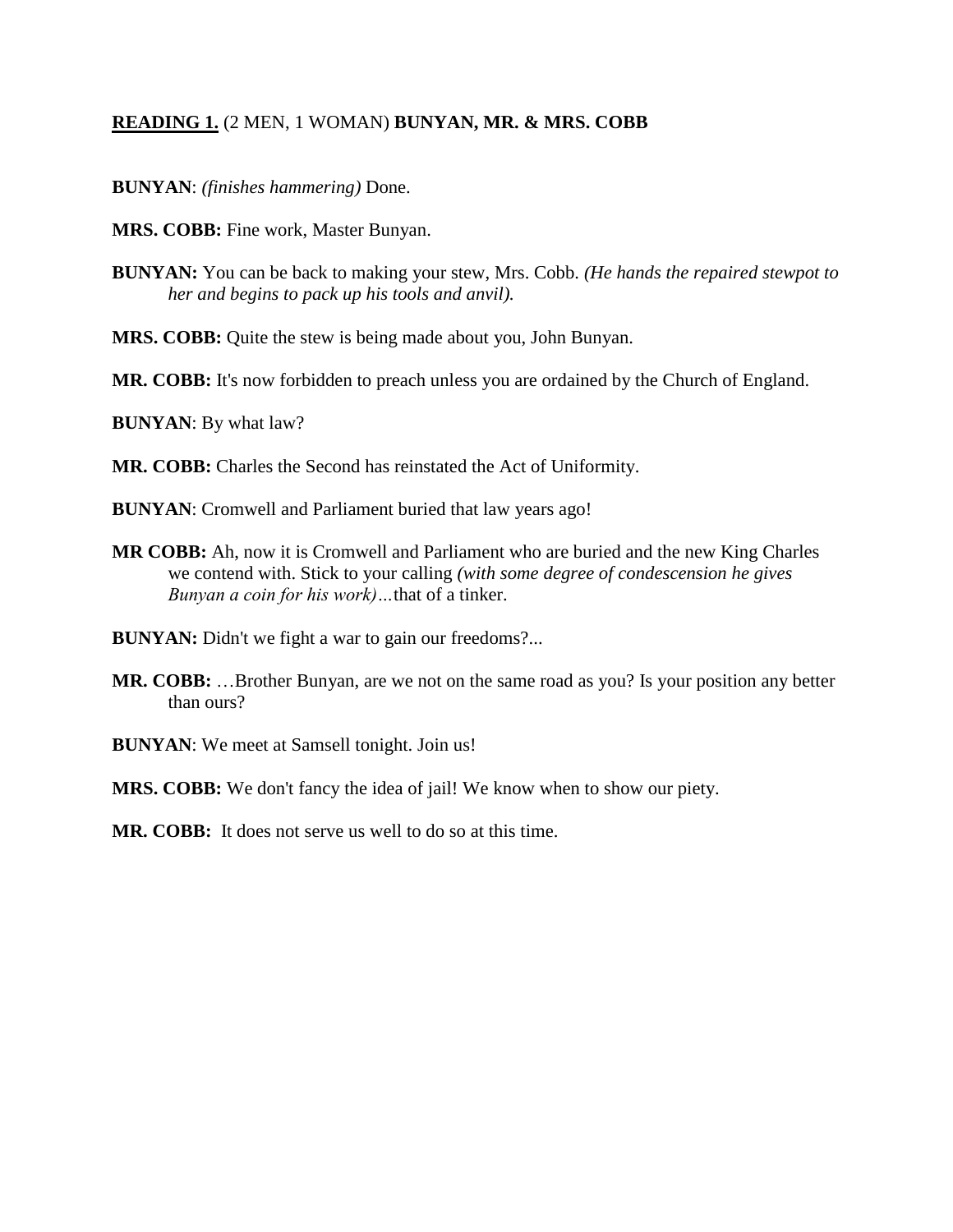## **READING 2.** (2 MEN) **BUNYAN, MR. COBB**

**COBB**: *(once in BUNYAN'S CELL)* Neighbor Bunyan, how do you do?

**BUNYAN:** *(turning on his bench; subdued, and pensive)* I'm determined to remain faithful and hopeful, bless God, and how are you Cobb?

**COBB**: I've come to plead with you to submit to the laws of the land, or it will go worse for you, perhaps meaning your being deported from the country, or even still, the Gallows.

**BUNYAN**: The Gallows? Am I to stretch by the neck for praying in a home? I have broken no law. To preach the gospel is a good work. Does this amount to treason?

**COBB**: The king remembers all too well the forces that demanded his father's head. The latest insurrection in London... under what glorious pretenses they went, and yet they intended nothing short of taking up arms against the king.

. **BUNYAN**: I abhor their practice of violence. Yet it does not follow that all who protest will do the same. Besides, the downfall of England requires no revolution. The country is rotting from within. It suffers a spiritual plague more severe than the one killing thousands of its people and now it forbids the cure!

**COBB:** There you go again… that passion. It rouses people to..to *(fishing for the word)* action. Do you see how dangerous that is?

**BUNYAN**: The king need not fear. I am not another Cromwell.

**COBB**: John, I believe I can have you released. Consider this matter seriously and submit yourself to this offer: You may have liberty to exhort your neighbor privately, just as long as you don't speak to an assembly.

*(His wife ELIZABETH and BLIND MARY (age 10) are escorted by a JAILOR into the corridor outside the cell. They can be seen through the bars. They overhear the conversation. (Option: Young LIZA a younger girl age 9 could also enter). The JAILOR departs.)*

**BUNYAN**: Sir, if I may do good to one, why may I not do good to two? Or four or eight?

**COBB**: Aye, eight hundred, I am afraid!

**BUNYAN**: If I were let out of prison today, I would be preaching the gospel tomorrow. Unless we stand for what is right, the tyranny will continue.

**COBB**: What good are you behind bars, John? *(Noticing ELIZABETH and children, he speaks firmly yet trying not to be overheard by the family outside the jailbars)* What about your family?

**BUNYAN:** It is a price we must pay.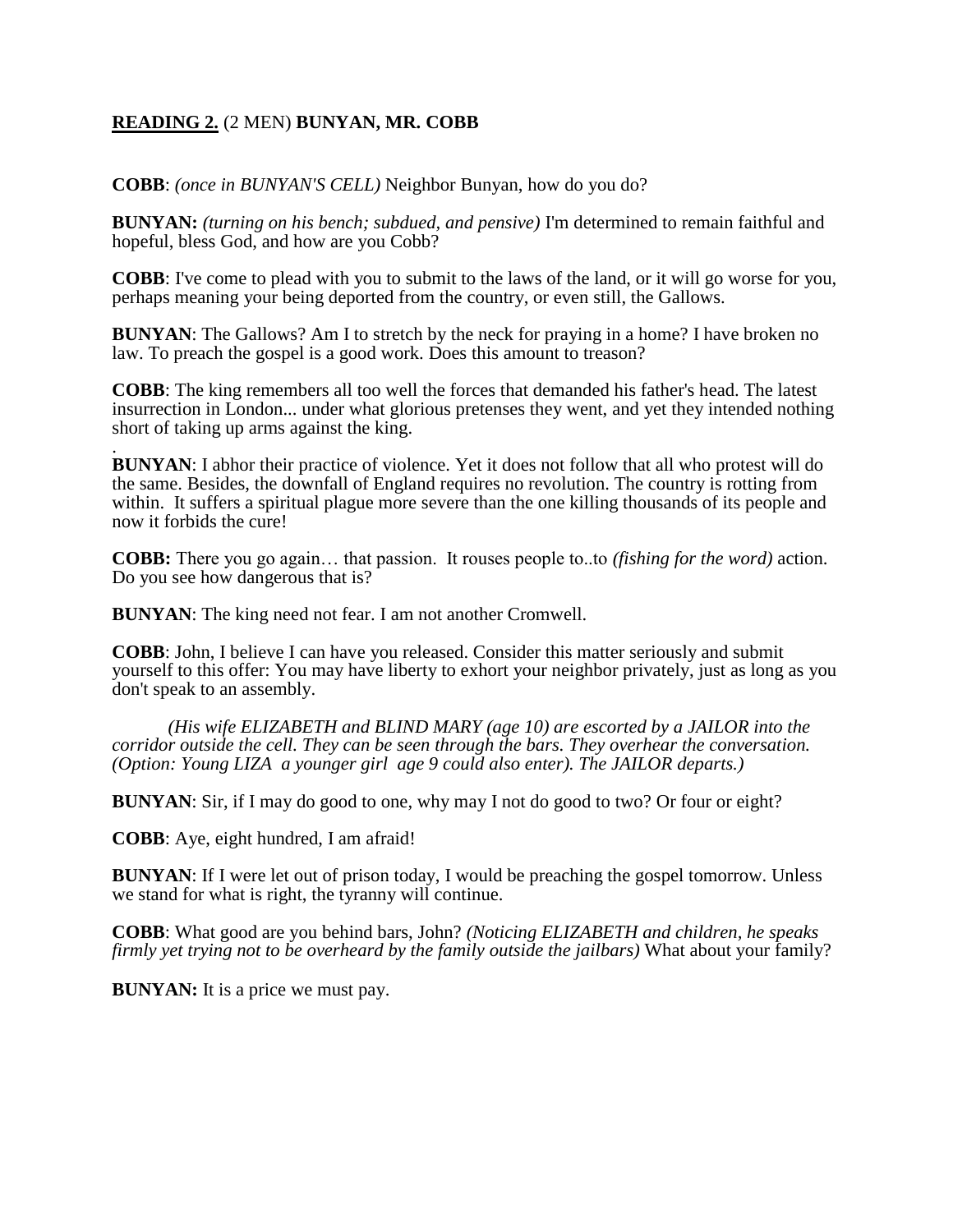#### **READING 3.** (2 MEN) **PILGRIM, EVANGELIST**

**EVANGELIST:** Will you let this vision paralyze you with fear? If you are not prepared to die, it can be supposed that you have not found the path to life.

**PILGRIM**: What shall I do? Where shall I go?

- **EVANGELIST**: That book in your hand, which has rightfully stirred your conscience, is the very book that tells you of the way of deliverance, the Pilgrim's highway to the Celestial City. The only city with no curse upon it.
- **PILGRIM**: But how does one get there?
- **EVANGELIST**: You will find within that book a map. *(He takes the book, opens it and a large OVERSIZED map unfolds).* Look!
- **PILGRIM**: *(Taking the map from Evangelist)* Why have I not seen this before? And what is this? *(noticing the gate on the map)*
- **EVANGELIST**: The Narrow Gate that leads to Life. Few there be that find it. Seekers of truth realize that not all roads lead to the same destination. Here is the road to life. To gain access to it, you must enter here. This one small gate.
- **PILGRIM**: Can you direct me?
- **EVANGELIST**: Do you see the shining light near the horizon?
- **PILGRIM:** Where?. Oh yes! I see it now.
- **EVANGELIST**: Follow it and you will soon find your way to the gate and soon after it, the house of the Interpreter. The gate is narrow, and must be reckoned with. Only one can go through it at a time.
- **PILGRIM:** But what of my family?
- **EVANGELIST**: They have not yet recognized where they are living. Nor have they sensed the greatness of their burden . You must prepare the way for them by seeking out the Celestial City yourself.
- **PILGRIM**: But what if I never come back? What if I die?

**EVANGELIST**: Is that not your fate if you stay?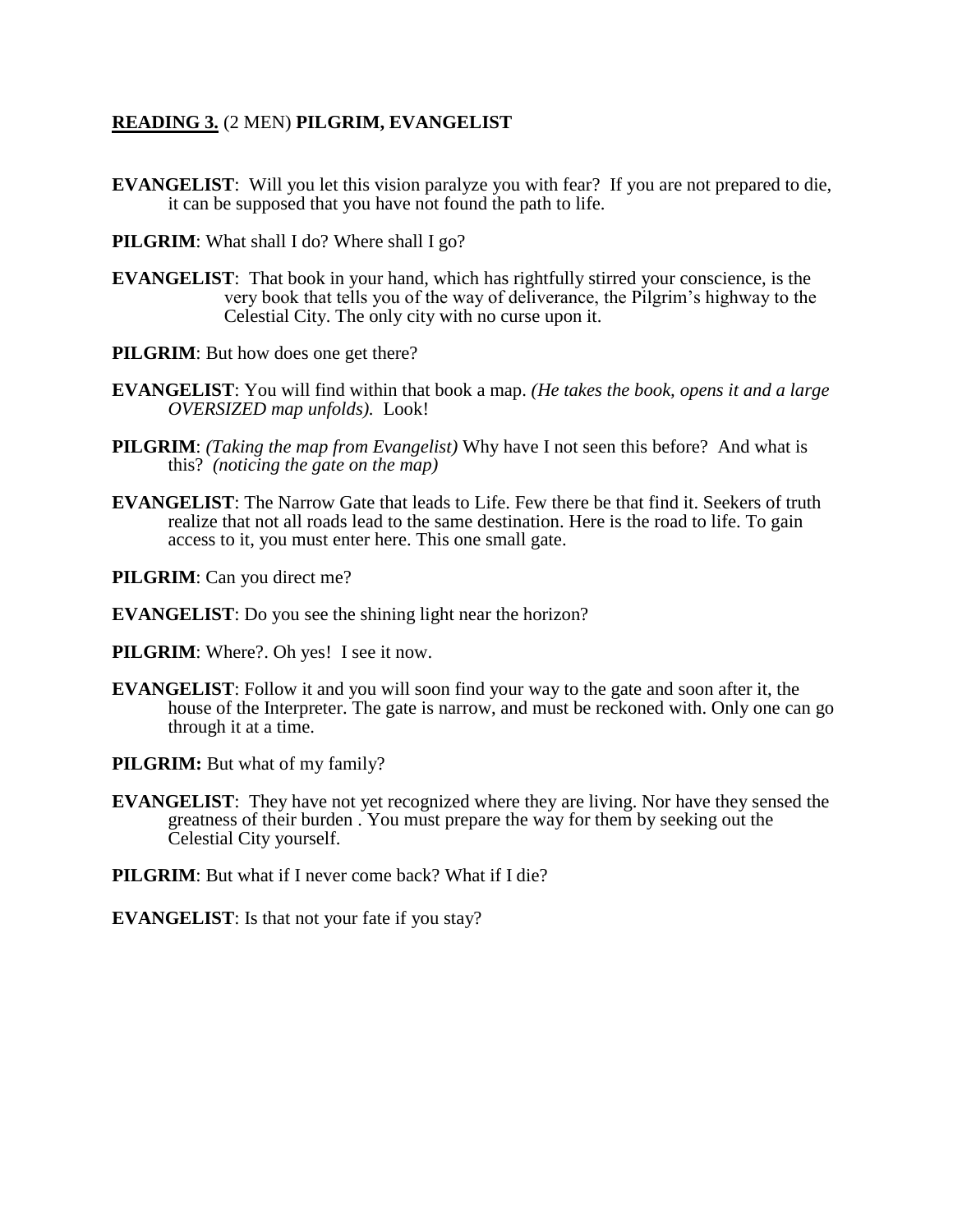#### **READING 4.** (3 MEN, 1 WOMAN) **FAITHFUL, PILGRIM, MR. & MRS. OPPORTUNIST**

**FAITHFUL**: (*To Pilgrim*) If I'm not mistaken, these people are none other than the Opportunists of Love Gain!

**PILGRIM**: I wonder how they happened on this road? Let me ask them their names.

(*To the OPPORTUNISTS*) Pardon me, Are you not the OPPORTUNISTS?

**MRS. OPPORTUNIST**: Ah ha, oh my?

**MR. OPPORTUNIST**: (*rather embarrassed*) Excuse me?

**MRS. OPPORTUNIST**: (*incredulous*; *as if she didn't hear*) What's that?

**PILGRIM**: Are you not the Opportunists of Love-Gain?

**MR. OPPORTUNISTS:** And what papers do you read?

**MRS. OPPORTUNIST**: Really.

**MR. OPPORTUNIST**: The name Opportunist is rather unfortunate and misleading, a nickname given to me by those who don't appreciate my principles of success and good fortune.

**PILGRIM**: I sense you have not been quite truthful with us. How is it you are on this road? Did you come through the gate?

**MR. OPPORTUNIST**: Why no! It's too far from where we live. For years our family has known of a short-cut that puts us on this path.

**MRS. OPPORTUNIST**: *(Still feeling sore)* It wasn't easy getting over that wall.

- **MR. OPPORTUNIST**: And what does it matter? Are we not on the same path as you? Is your position any better than ours?
- **PILGRIM**: But isn't it hypocritical to walk around in silver slippers and in sunshine parades only to court the applause of men? To be a pilgrim, you must be ready for rags as well as riches, for storms of adversity as well as sunshine.

**MRS. OPPORTUNIST:** (*offended*) What *are* you talking about?!

**MR. OPPORTUNIST**: Perhaps we would be better off traveling alone?

**PILGRIM:** Will it not be counted a trespass to ignore the gate and the instructions of the Lord of the Celestial City?

**MRS. OPPORTUNIST**: We need not worry.

**MR**: **OPPORTUNIST**: Many climb over the wall.

**MRS**. **OPPORTUNIST**: Most would be honored by our company.

**MR. OPPORTUNIST**: Ah look! I see some of my old schoolmates *(looking in the audience)*. Just as I had hoped. Some more cheerful companions . Mr. Earthy, Mr. Moneylove and Mr. Save it all. Wait! Let us join you! *(They exit)*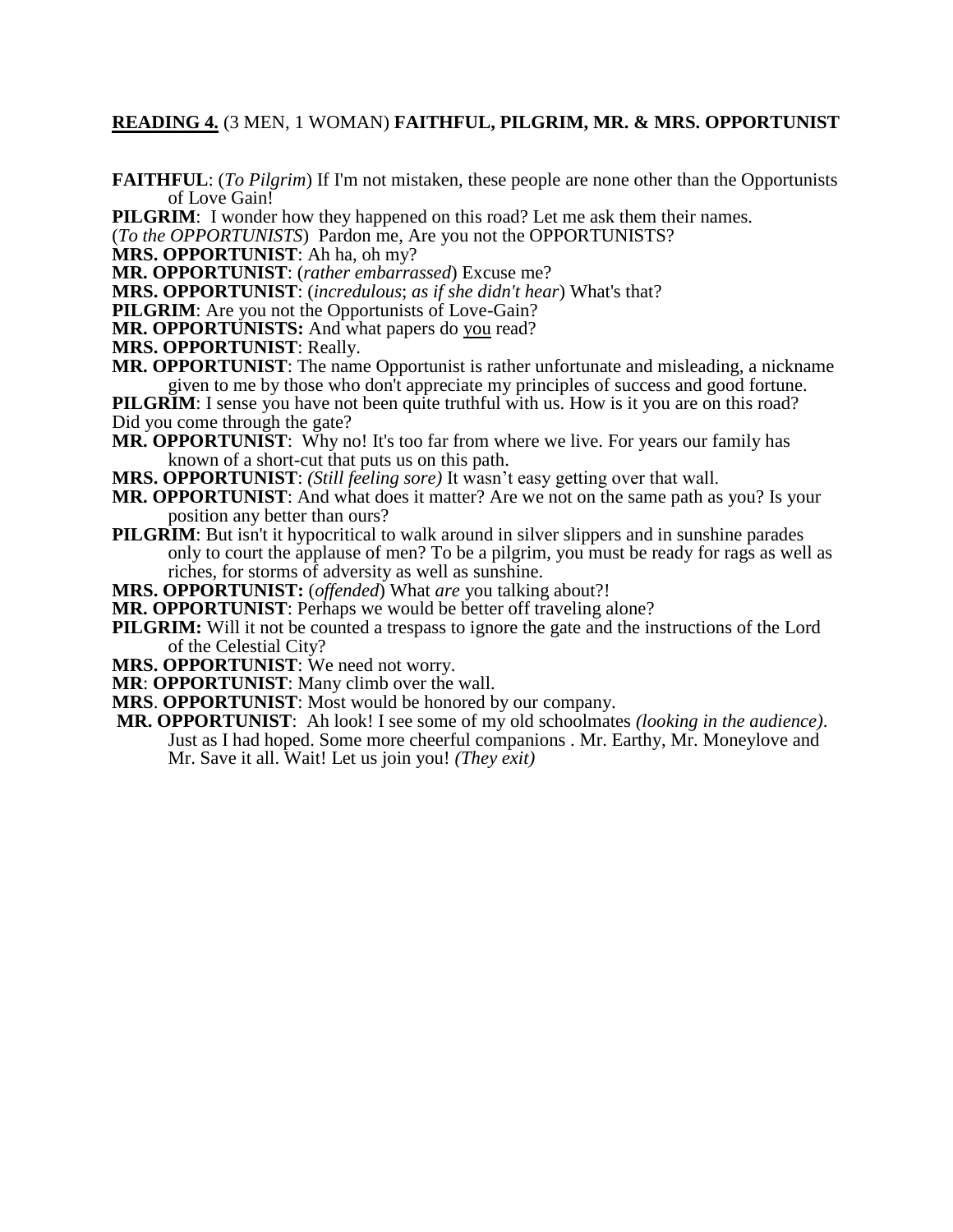## **READING 5.** (2 MEN) **BUNYAN, WILLIAM**

*(BUNYAN has just received a visit from his family in jail. WILLIAM, his jailor, and son of the JUSTICE who had BUNYAN imprisoned, is in love with BUNYAN'S daughter, LIZA).*

**BUNYAN**: What do you think of them then?

**WILLIAM**: I think she's beautiful.

**BUNYAN**: She?

**WILLIAM**: Your daughter, Liza. I mean, the whole family. You have every reason to be proud of them. But each time I see her, I must admit..

**BUNYAN**: So you fancy my daughter?

**WILLIAM**: I don't really know what I feel.

- **BUNYAN**: *(amused)* You hardly know her. But as her father, I assure you that she is as lovely as she looks.
- **WILLIAM**: I don't know how you do it?

**BUNYAN***:* Do what?

**WILLIAM**: It would be so easy to consent to the law and be joined to your family.

**BUNYAN:** And compromise all that I believe in? If I were to do so, they would not have their father back. Only an empty shell.

**WILLIAM**: That I could have the same courage as you.

**BUNYAN**: You will have your tests, William.

**WILLIAM**: Do saints so easily fall in love?

**BUNYAN:** It is good to feel love in your heart. Love is a choice. A choice to give. To affirm. To share. To sacrifice. To respond to what you value most highly.

**WILLIAM**: That you would value someone so highly that you would die for them?

**BUNYAN**: That you would gladly give all that you are and all that you have.

**WILLIAM**: Do I love your daughter as I think I do?

**BUNYAN**: William. *(Music begins)* It is not for any man to tell another what his heart should decide. In these matters we must wrestle alone before God.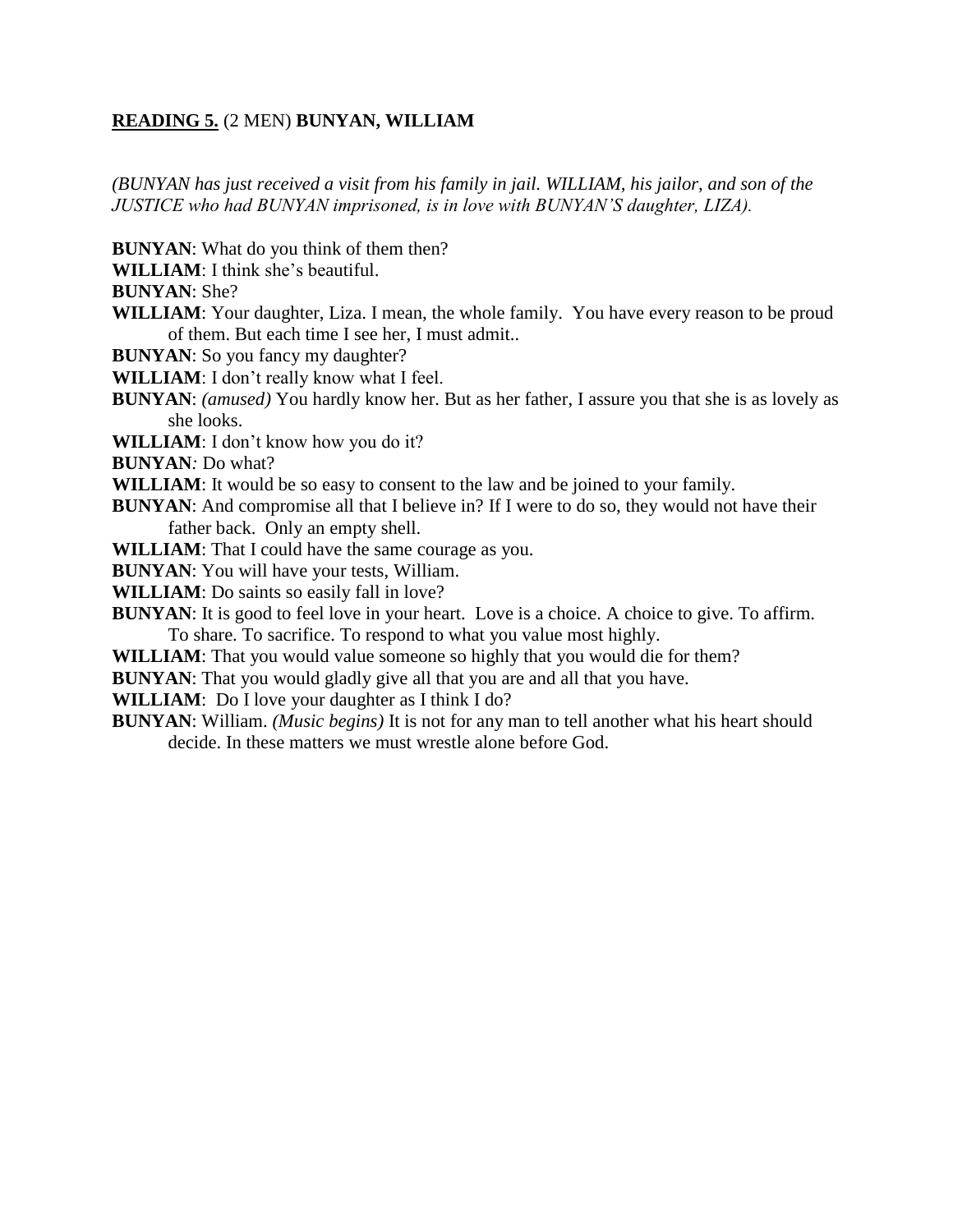# **READING 6.** (3 MEN) **PILGRIM, TIMOROUS, MISTRUST**

*(Pilgrim is at a crossroads. A sign is posted pointing to Hill Difficulty and The Plain of Ease. Timorous and Mistrust come running through the audience)*

**PILGRIM**: Ahoy! What's the matter? You run the wrong way!

**MISTRUST:** Turn back! It's no use!

**TIMOROUS:** There are lions everywhere! They're coming to get us!

**MISTRUST:** Man-eating!

**TIMOROUS:** Dreadful!

**MISTRUST:** Most likely underfed!

**TIMOROUS**: Hungry!

**PILGRIM:** Did you see them?

**MISTRUST**: In the shadows.

**TIMOROUS:** Lurking, growling, roaring, hungry!

**MISTRUST**: It's a trap!

**PILGRIM**: But it's the road to the Celestial City.

**MISTRUST**: As for that City. I question whether it is worth the trip. I question whether it even exists. All we experience on our journey is trouble.

**TIMOROUS**: All we can expect is certain death.

**MISTRUST:** We were going to the Celestial City, but came to the Hill Difficulty...

**TIMOROUS: .**.But the further we went the more danger we met. Therefore we are going back. *(LIONS ROAR and TIMOROUS AND MISTRUST look at the sign- They run into each other in a panic. In their exit they spin PILGRIM around. They turn away from Hill Difficulty and follow the way posted to the Plain of Ease.)*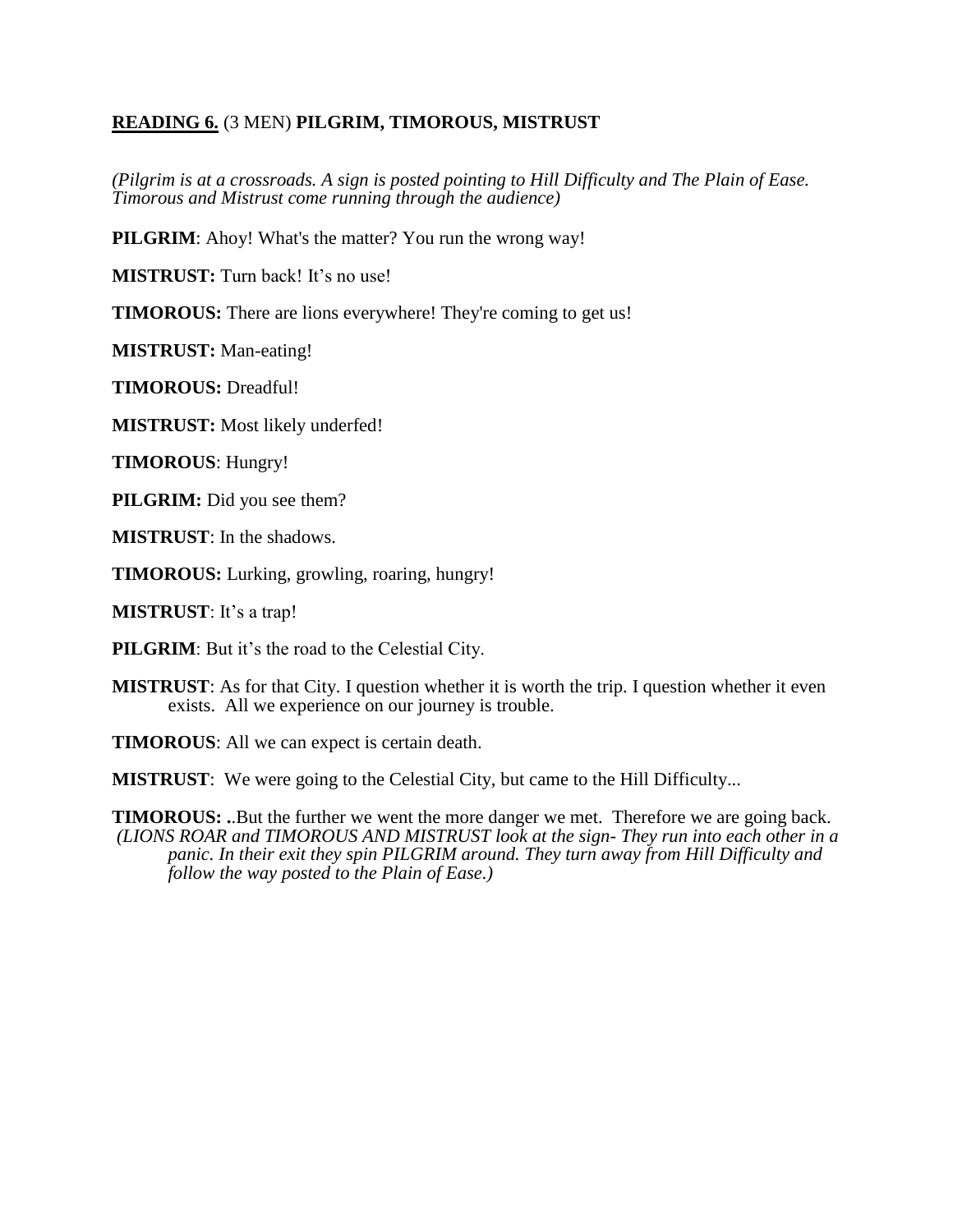## **READING 7.** (1 MAN, 5 WOMEN) **PILGRIM,** *DISCRETION, PRUDENCE,*

*PERSISTENCE, PIETY, CHARITY (As the daughters of Virtue, question Pilgrim they hold mirrors to his heart. Although the reflection is not seen by the audience, the image of a devoted Christ-follower, and in Charity's case, the image of Christ Himself, is held up in the mirrors).*

- **DISCRETION:** *(with loving scrutiny)* You have come a great distance then. What caused you to set out on such a journey?
- **PILGRIM:** A growing burden filled my heart with questions. I was convinced that life without God was meaningless, but the thought of facing Him was perilous. My own thoughts blinded me to the Promise.
- **DISCRETION:** So how did you find it?
- **PILGRIM**: I cried out for help.
- **DISCRETION**: And Help came.

**PILGRIM**: In ways I did not expect.

- **DISCRETION:** And did you stop by the House of the Interpreter?
- **PILGRIM:** Yes, the Interpreter showed me many marvelous things, things I could not have known had He not shown them to me. It was He who directed me to the place of the Ultimate Sacrifice.
- **DISCRETION:** And what did you find there?
- **PILGRIM**: I had a vision of One dying and bleeding. There I found *(as he looks into the mirror he sees his heart*)... ah yes, peace and the Prince of it. I was given a promise of pardon and cleansing, a coat of righteousness, and a scroll from the Shining Ones to admit me to the Celestial City.

**DISCRETION:** Sister Piety do you have any question of this man's devotion?

**PIETY**: And no doubt you encountered Vanity Fair?

**PILGRIM:** Yes, I did. There I faced temptations of every kind.

**PIETY**: Do your thoughts often return to Vanity?

**PILGRIM**: Far too often I am afraid. But these thoughts are to my grief and humiliation rather than my joy. It was there that my good friend Faithful met his death.

- **DISCRETION:** And received his bidding to go directly to the Celestial City where he received the crown of life! Sister Persistence?
- **PERSISTENCE:** After so many setbacks, what gives you such a strong desire to continue on to the Celestial City?
- **PILGRIM**: I want to be with those who are like Him, the One who gave Himself for me, and released me from my burden.
- **DISCRETION**: Lady Charity?
- **CHARITY**: Do you want to be like Him yourself? *(Her mirror shows him a picture resembling the King, hidden of course from the audience).*
- **PILGRIM***: (surprised seeing the picture)* Is that what He looks like?

**CHARITY**: That is how *you* will look when you see Him.

**PILGRIM**: This fills my heart with courage!

**DISCRETION**: Sister Prudence.

**PRUDENCE:** Have you ever doubted that you have done the right thing?

**PILGRIM:** At night I have been troubled by thoughts of what will happen to my family.

- **PRUDENCE:** It is always right to take the path to Life as quickly as possible. Others, including those you leave behind depend upon it.
- **PILGRIM**: Will they take this journey one day?

**PRUDENCE:** They will soon follow behind you.

**DISCRETION:** Just before the fires of Judgment consume your city. As for your sleepless nights of trouble and doubt. I warn you, beware of The Giant Despair. *(a change of musical theme)* He can cloud your mind with voices that will bring you into heavy discouragement and bondage.

**PILGRIM:** Discretion, I will take your words to heart.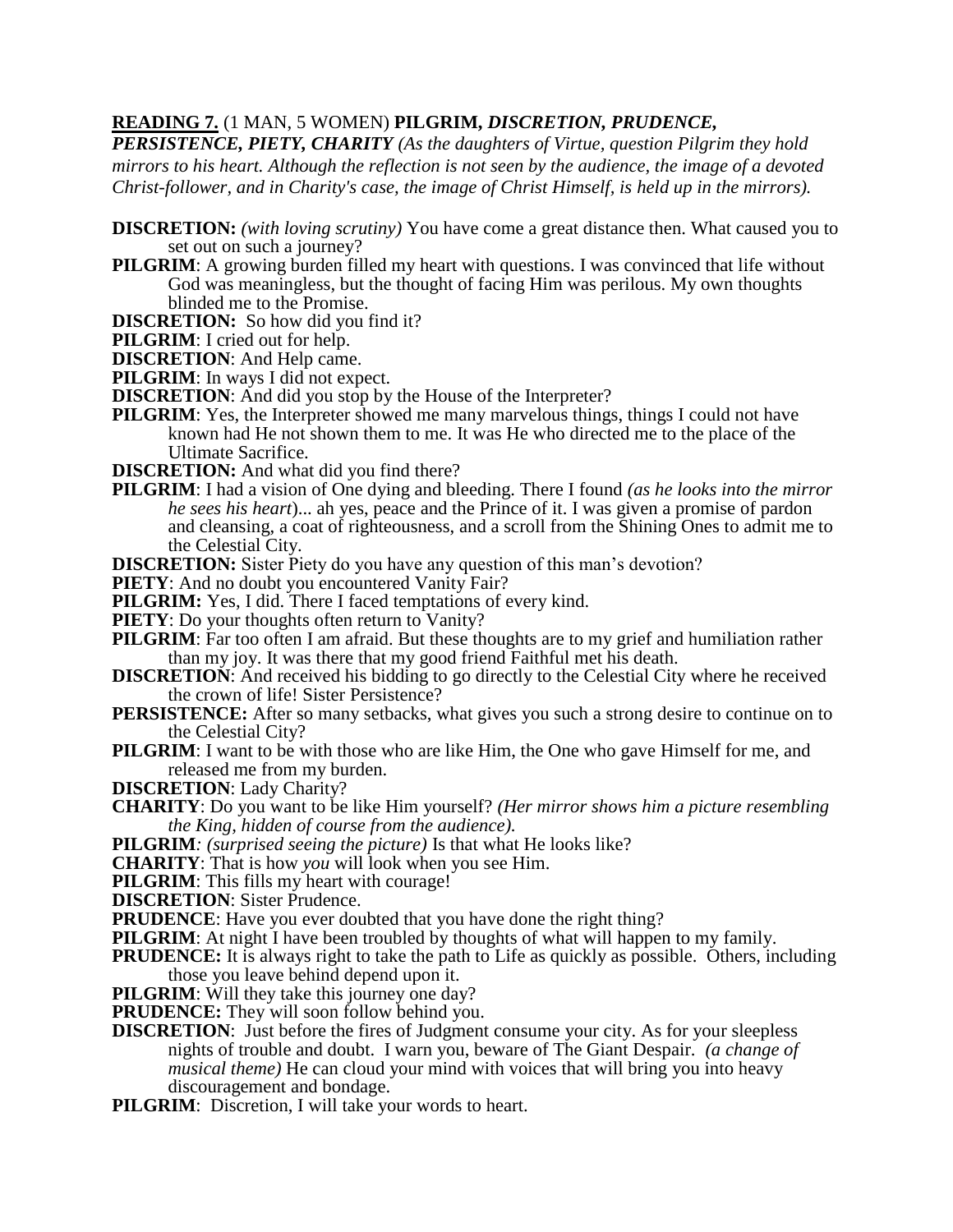# **READING 8.** (2 MEN) **APOLLYON, PILGRIM**

**APOLLYON**: From where do you come and where are you bound?

**PILGRIM:** I am from the City of Destruction, and I'm going to the Celestial City.

**APOLLYON**: Then you are one of my subjects. For all that country of Destruction is mine. I am the king and the god of it.

*(Optional: There is the clattering of all the disembodied spirits hidden on the stage of the night.)*

**PILGRIM**: I was indeed born under your dominion; but I have now given myself to another- the King of all princes- and I cannot go back. He has taken away my burden and given me peace.

*(Apollyon, a towering figure, who is camouflaged by the mountain, is suddenly visible and shows his horrid beastly face. Smoke comes out of his body. He has claws, fish scales on his body and the feet of a bear.)*

- **APOLLYON**: I despise Him. I hate His laws, His person and His people. Do you think that I will give you up so easily? I have come for the purpose of spilling your blood.
- **PILGRIM**: Be careful Apollyon what you do. I am in the care of One whose blood WAS spilled once and for all for me. He has released me from your miserable country to find a better life. I am in the King's Highway, the Way of Holiness, and I am in His service. Therefore take heed that you don't overstep your bounds.
- **APOLLYON**: Prepare yourself to die! For I swear by my infernal powers that you shall go no further. Here I will take your soul!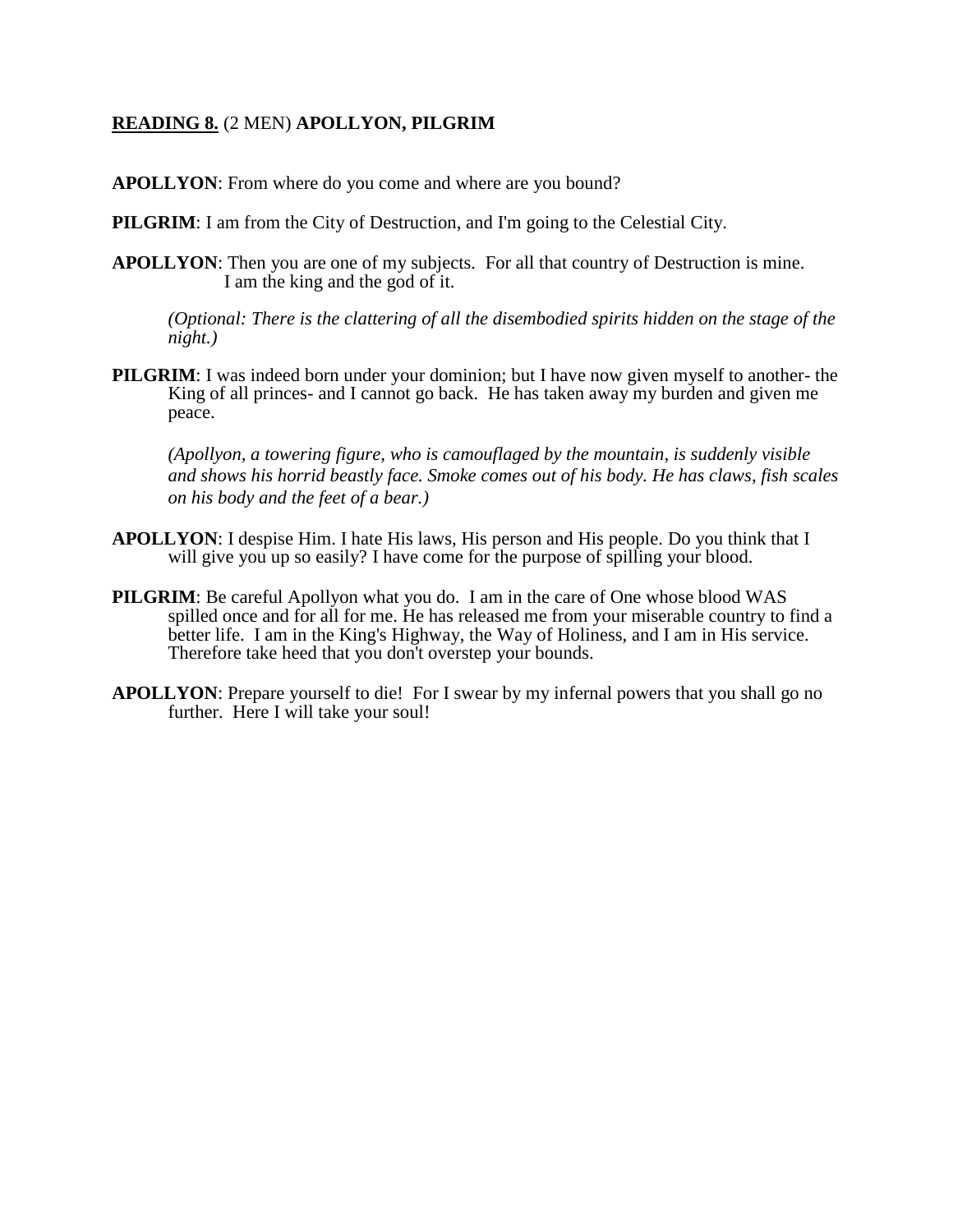## **READING 9.** (2 MEN) **SIR WILLIAM, BUNYAN**

**SIR WILLIAM:** Strangely, I did hope we would have an occasion to meet again.

**BUNYAN**: I pray I be welcomed more favorably than I was in your court.

**SIR WILLIAM**: Before God I thought I was doing my duty.

**BUNYAN**: Duty?

- **SIR WILLIAM:** Is not serving the King and doing my best under God's law what is required of me? And now that the King has despised me because I could no longer consent to injustice, *(slight pause as he sits down)* he has cut me off.
- **BUNYAN:** I am sorry to hear of your lost fortune.
- **SIR WILLIAM**: Even by doing what I believe is right, I confess I am still not free..
- **BUNYAN**: You have served for the King's pleasure. If you had sought God's pleasure you would have found peace.
- **SIR WILLIAM**: Like that of your 'Pilgrim'. *(He refers to a copy of Bunyan's book he has in his possession).*
- **BUNYAN**: You've been reading my book?
- **SIR**: **WILLIAM:** Would I could know God does not despise me as does the King.
- **BUNYAN**: When my sins pressed in on me I tried to repair my wrongs by doing good.. But my burden was still upon me. What I needed was pardon and cleansing. No man, no king, no church could offer that to me. It had to come from God Himself.; I would need to know that I was truly forgiven and that my burden was lifted once and for all.

**SIR WILLIAM**: So that is 'The Pilgrim's Progress'?

- **BUNYAN**: Many tell me that they recognize their life journey has taken them to the same intersection.
- **SIR WILLIAM:** The path to life..
- **BUNYAN**: Yes. Few there be that find it.
- **SIR WILLIAM**: I'm afraid my life has only led to Destruction. Even to the degree of putting a good man in prison. If only I could have peace.
- **BUNYAN**: When I served the Parliamentary army, one day, just before siege of Leicester, a man came into my room, when I was not well. He insisted on taking my place in the battle. I consented and as he stood in my position he was shot in the head with a musket ball and died. I should have been killed but another died in my place. In the same way, Christ died for me. He took the death penalty my sins deserved. God so honored it that He raised Him from the dead. The words have echoed in my soul, "Thy righteousness is in Heaven, John!" It is a free gift. I realized that God was not demanding righteous performance from me, because the righteousness He required was in His Son Jesus representing me at His right hand.

**SIR WILLIAM:** But I disowned my son in favor of owning the doctrines of England's king. **BUNYAN**: Your son loves you and waits for you.

**SIR WILLIAM:** My son?(*He sits down)* William?

**BUNYAN:** It is he that has urged me to come.

**SIR WILLIAM:** No, it is too late.

**BUNYAN**: It is NOT too late.. Years ago I lost my own daughter, Mary. She died of smallpox I loved her more than life itself. As cruel as death may appear, God has turned it to victory. My Mary though dead, lives. She cannot come to me till I go to her, but your young William can come to you if you let him. It is your pride that has kept him out of your house. Do not let that pride keep him out of your heart. I beseech you Sir William, *(Music starts)* be reconciled to a God and King who will not forsake you. Only when you are delivered from that which binds up your soul are you free to love.

**SIR WILLIAM**: Is there a promise for me, John?

**BUNYAN**: It would be my pleasure to lead you from the City of Destruction to salvation's gate. (*Pilgrim put his hand on Sir William's shoulder*.)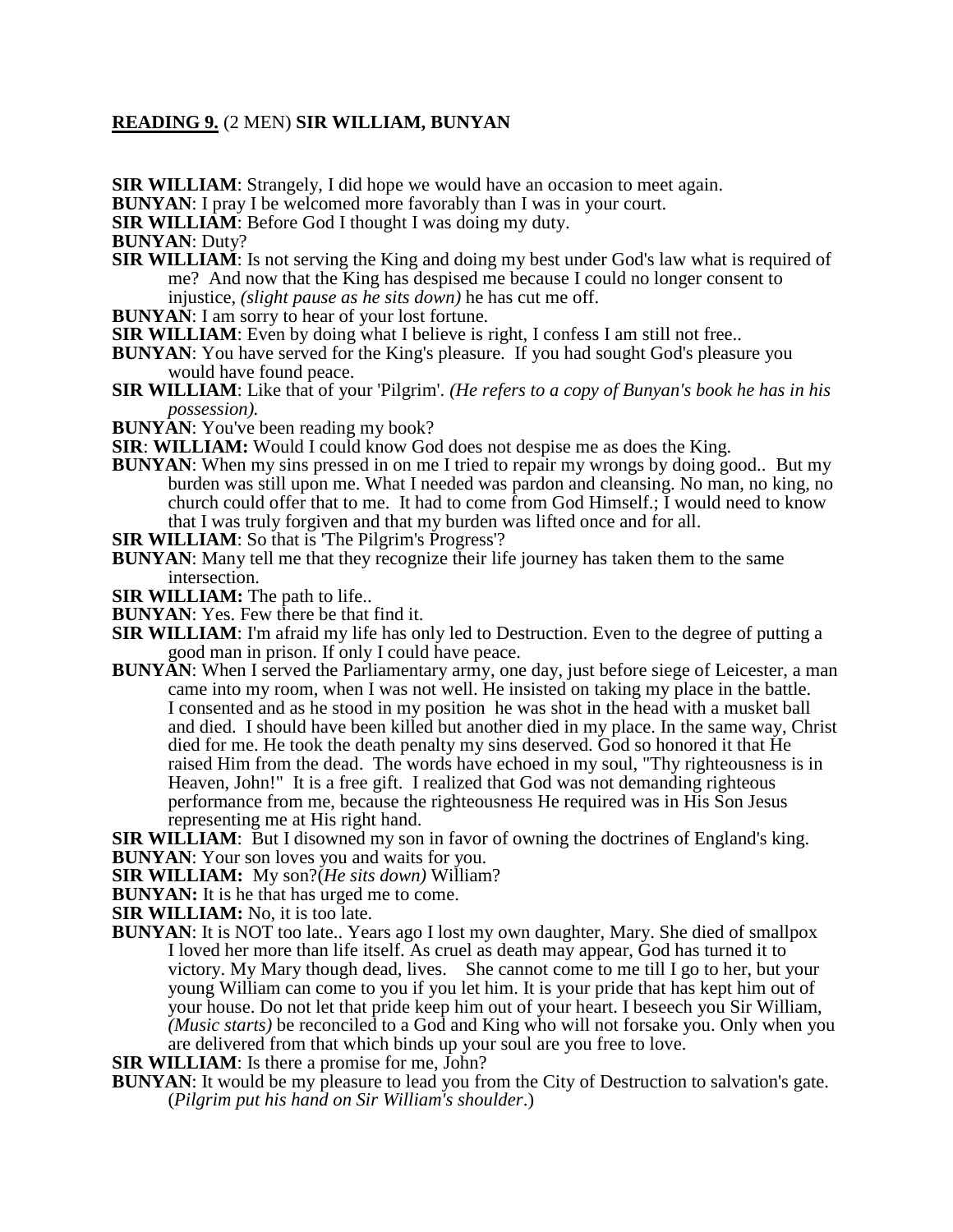# **READING 10.** (1 MAN, 1 WOMAN or MAN) **PILGRIM, HELP**

- **HELP**: What are you doing here?
- **PILGRIM:** What do you mean, what am I doing here?
- **HELP**: Can't you see that you've gone off the track?
- **PILGRIM**: I was advised of a short cut. I was told I could lose my burden in the county of Status Quo. But as I took the path to Morality, towards Dr. Law's house, all these dreadful things began to happen and my burden only became heavier..
- **HELP:** Dr. Law promises to loosen burdens, but adds to them the weight of condemnation and judgment. His system deceives you onto the loose ground of self-righteousness, where you are sure to suffer a fall. The truth is NO ONE lives on his estate. No doubt you have been listening to the Worldly Wisemen.
- **PILGRIM**: Yes, I'm afraid so..
- **HELP**: They always have a song on the charts. Are you any further toward the gate since I saw you last?
- **PILGRIM**: Well, I don't know.
- **HELP**: What about your map?
- **PILGRIM**: I thought it would be better to take the advice of some resident who knows their way about?
- **HELP:** The Worldly Wisemen enjoy only the latest fads, the wisdom of this world, which is why they dwell in the county of Status Quo. They don't have a clue as to what it means to be released from the burden of a seeking heart.
- **PILGRIM**: But they seemed to know so much!
- **HELP**: *(music starts)* I hope you are wiser for this, Pilgrim.
- **PILGRIM**: I am worse than a thousand fools for having listened to him! I would understand full well if I were not permitted to proceed any further.
- **HELP**: You called for Help, did you not.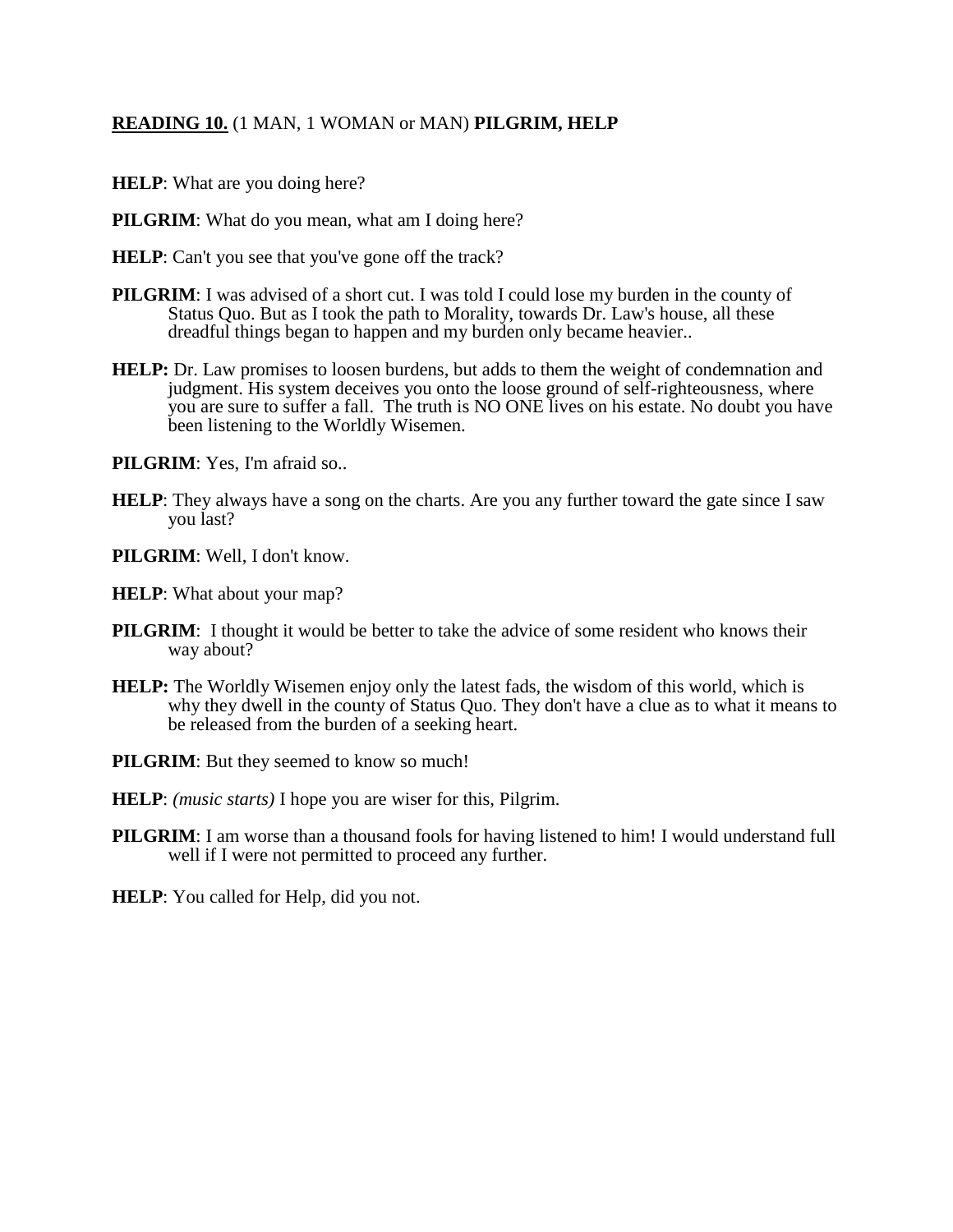#### **READING 11.** (3 MEN) **PILGRIM, PLIABLE, OBSTINATE**

**OBSTINATE:** I am Obstinate and this is my friend, Pliable. He is so named because he is easily influenced.

**PILGRIM**: Is this true?

**PLIABLE:** If you think so.

**PILGRIM:** Are you double minded then?

**PLIABLE**: Well, yes and no.

**PILGRIM**: The City of Destruction is not what we have pretended it to be. One day it will be destroyed by fire. If you really knew what was in store, you would come with me.

**OBSTINATE:** What! And leave all of our friends and our comforts behind?

**PLIABLE**: (*Nods*) You're off your bloomin' rocker, if you ask me.

**PILGRIM**: All you leave behind cannot be compared with what lies ahead. Come with me and prove my words.

**PLIABLE**: I'm ready. (*as if he would take off; OBSTINATE grabs him and holds him back*)

**OBSTINATE:** Hold on! And what are the things you seek, that you would leave all the world to find them?

**PILGRIM:** You can read of them here in this book.

**OBSTINATE:** Away with your book! Don't be so easily swayed by what you read.

**PLIABLE**: What are you, easily swayed or what?

**OBSTINATE:** Will you come back with us or not?

**PILGRIM**: I will not.

**PLIABLE:** *(as if he is making PILGRIM the greatest offer)* We're giving you your last chance to come back and join your family and friends in the City of Destruction.

**OBSTINATE**: Come then Pliable, let us go back without him.

**PLIABLE**: (*suddenly becoming interested*) What's the book say then?

**OBSTINATE**: Away with the book!

**PILGRIM:** It speaks of what we are born for.. It speaks of a peace, that is real and lasting. I don't understand it all. But what I do understand is enough to make me never want to turn back. Come along with me. Where I go there is enough for all and to spare!

**OBSTINATE:** Why trade what have worked so hard for, for someplace I've never been, someplace you admit you cannot fully comprehend and, for all practical intents and purposes, can't prove to me exists?

**PLIABLE**: Well, neighbor Obstinate, I've decided I am going with this good man.

**OBSTINATE**: Another dreamer. Never mind. I am going back home. *(He begins to exit)* And Pliable..

**PLIABLE:** Yes?

**OBSTINATE**: I'll leave the light on for you. *OBSTINATE exits*).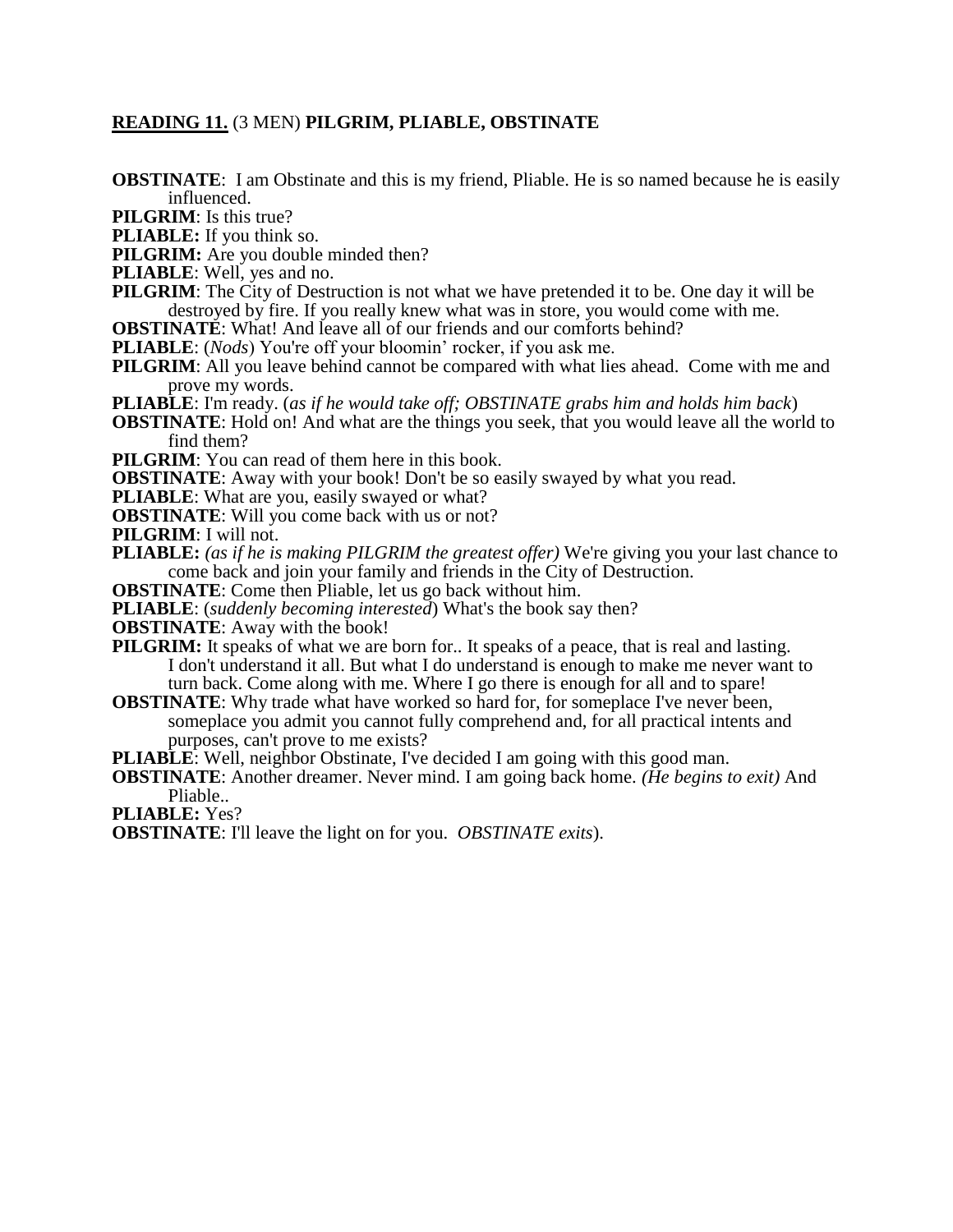## **READING 12.** (2 MEN, 1 YOUNG MAN, 2 WOMEN) **BUNYAN, WILLIAM, ELIZABETH, LIZA**

- **WILLIAM**: I must hurry you along now. The chief jailer is coming, Master Bunyan. It would be better if you go quickly.
- **BUNYAN**: William, we appreciate your leniency.

Children, I would like you to meet William Beecher

**ELIZABETH:** Beecher, any relation to **..**?

**WILLIAM:** Judge Beecher is my father...

**ELIZABETH:** And is responsible for prosecuting my husband.

**WILLIAM**: Yes he was, though I am ashamed of it.

**BUNYAN**: He is not responsible for his father's sins. Now he is our brother and has chosen to walk in the pilgrim way. He is the Hopeful in my story. William, I would like you to meet my family. This is my wife Elizabeth, my son John, Mary, born blind yet with a seeing heart, Sarah, Thomas, and my daughter, Liza.

**WILLIAM:** I have seen you faithfully come to the gate to tend to your father.

**BUNYAN**: Liza, what is that you have brought me?

- **LIZA**: Some potato soup. *(She bends to lift the pot, William interrupts her).*
- **WILLIAM**: Let me get it for you.(*They kneel to pick up the pot. Their hands touch and eyes meet briefly. (Weaver MUSIC Starts) Startled, and somewhat ashamed, they look away; Liza stands up and hands some bread to her father.)*

**BUNYAN**: Thank you*. (He hugs Liza)*

- **LIZA**: When I feel your warm breath upon my cheek and rest in your arms, Father, I fear nothing. I want nothing.
- **BUNYAN**: You delight my heart. Each of you delight my heart. Now you must go quickly. The chief jailer will be coming.
- **LIZA**: Good bye father.
- **BUNYAN**: *(To his son.)* Stand fast John

**SON**: God bless you, Father.

**ELIZABETH:** Good bye John. I pray that God hasten the day when you will again be by our fireside. But more than this, I pray, that you will stand fast, like David against the giant. Don't worry about us. We know God's care. He will not fail us.

**BUNYAN**: Good bye Elizabeth. See you soon. *(They exit)*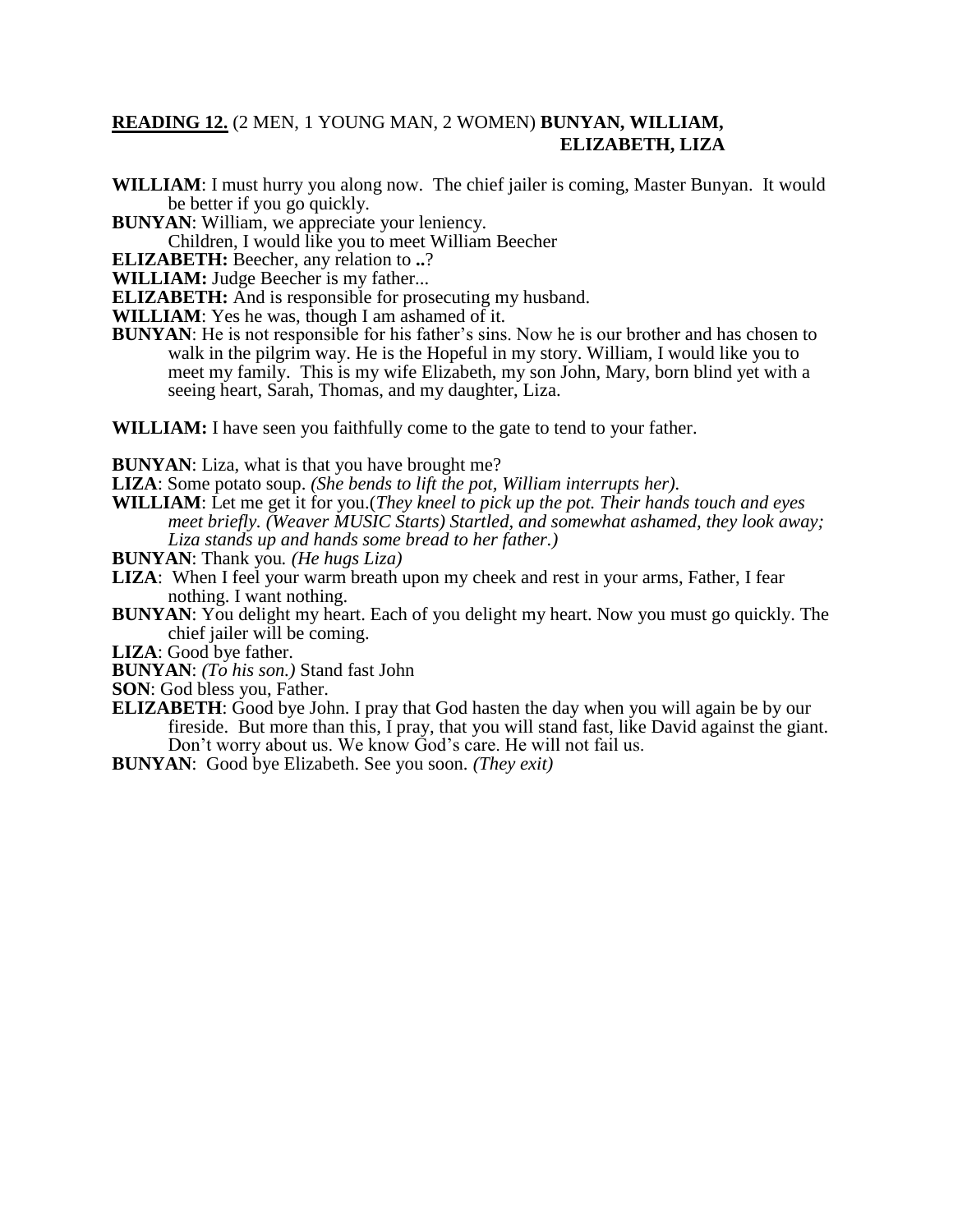# **READING 13.** (1 MAN) **BUNYAN**

## **BUNYAN:**

Wouldst thou divert thyself from melancholy? Wouldst thou be pleasant but be far from folly? Wouldst thou read riddles and their explanation? Or else be drowned in thy contemplation? Dost thou love picking meat? Or wouldst thou see A man in the clouds, and hear him speak to thee? Wouldst thou be in a dream, and yet not sleep? Or wouldst thou in a moment laugh and weep? Wouldst thou lose thyself and catch no harm? And find thyself again without a charm? Wouldst read thyself, and read thou know'st not what, And yet know whether thou art blest or not, By reading the same lines? Oh then, come hither, And lay my book, thy head, and heart together.

*(Lights up on the center book; Bunyan crosses to the dressing trunk)*